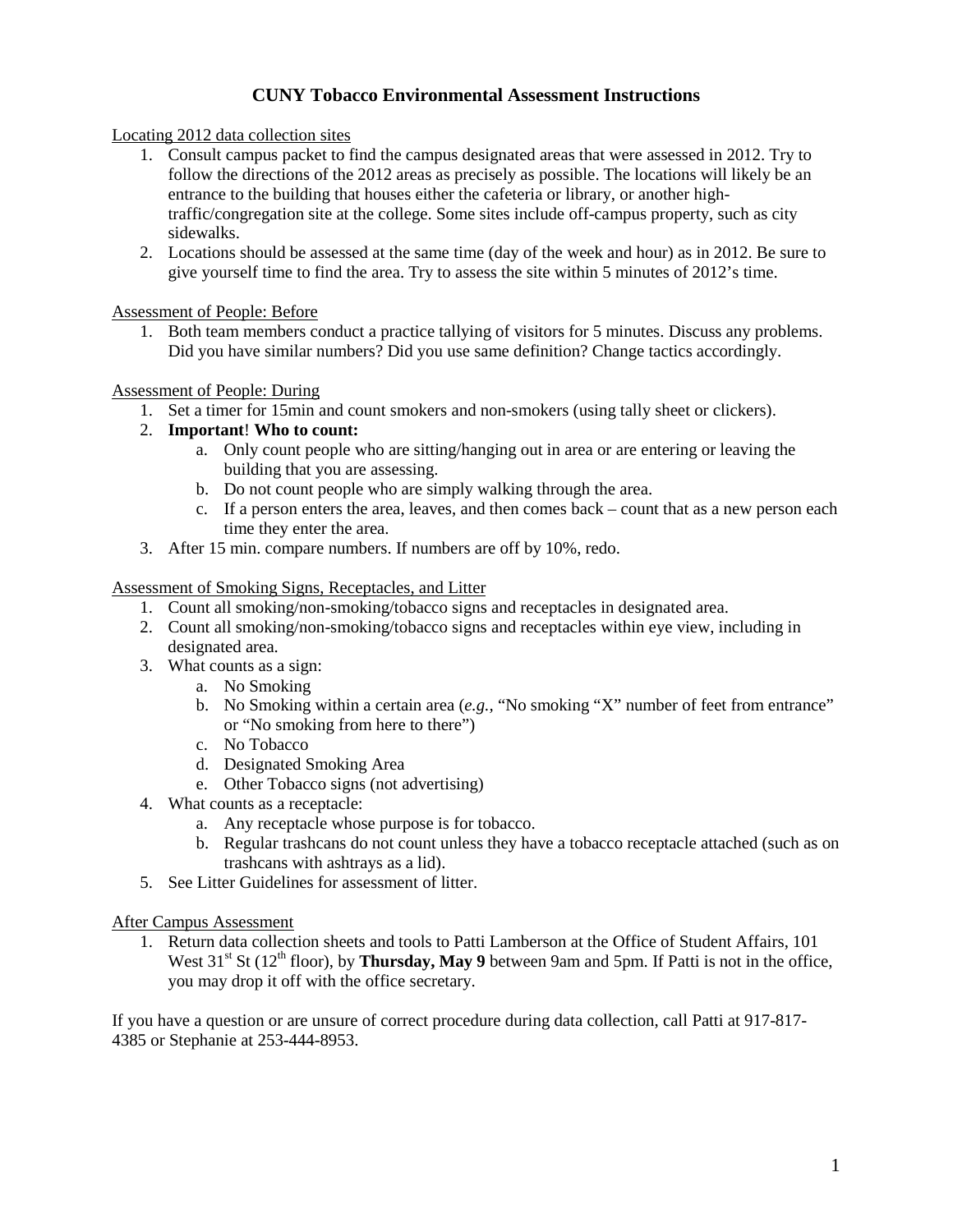### **Guidelines for Counting Litter**

The majority of items will be easy to identify and count. Counting can be difficult, however, when dealing with very small items or items that have many pieces. The following guidelines are designed to help determine what to count and when to count multi-piece items as a single item.

- An item should be counted as a single piece of litter if it represents a solid, distinct object that is no smaller than a penny (roughly, the tip of your index finger)
	- o DO NOT count very small pieces plastic, glass, metal or shreds of paper that you can only see when kneeling close to the ground
	- o DO NOT count liquids
	- o DO NOT count natural objects, like rocks, weeds or twigs.
- Items that have multiple pieces should be counted as ONE item if all the pieces are clustered together in a small area no larger than 1 to 2 square feet. The following examples should be counted as one piece of litter:
	- Pile of dog feces
	- A broken bottle
	- A pile of spilled food
	- Pile of pages from a deteriorated magazine or newspaper
	- Pieces of a popped balloon

If you are unsure how or whether to count something as one item or multiple items:

- count all the pieces
- write a detailed note about the item
- take a photo of the item using your phone, if possible.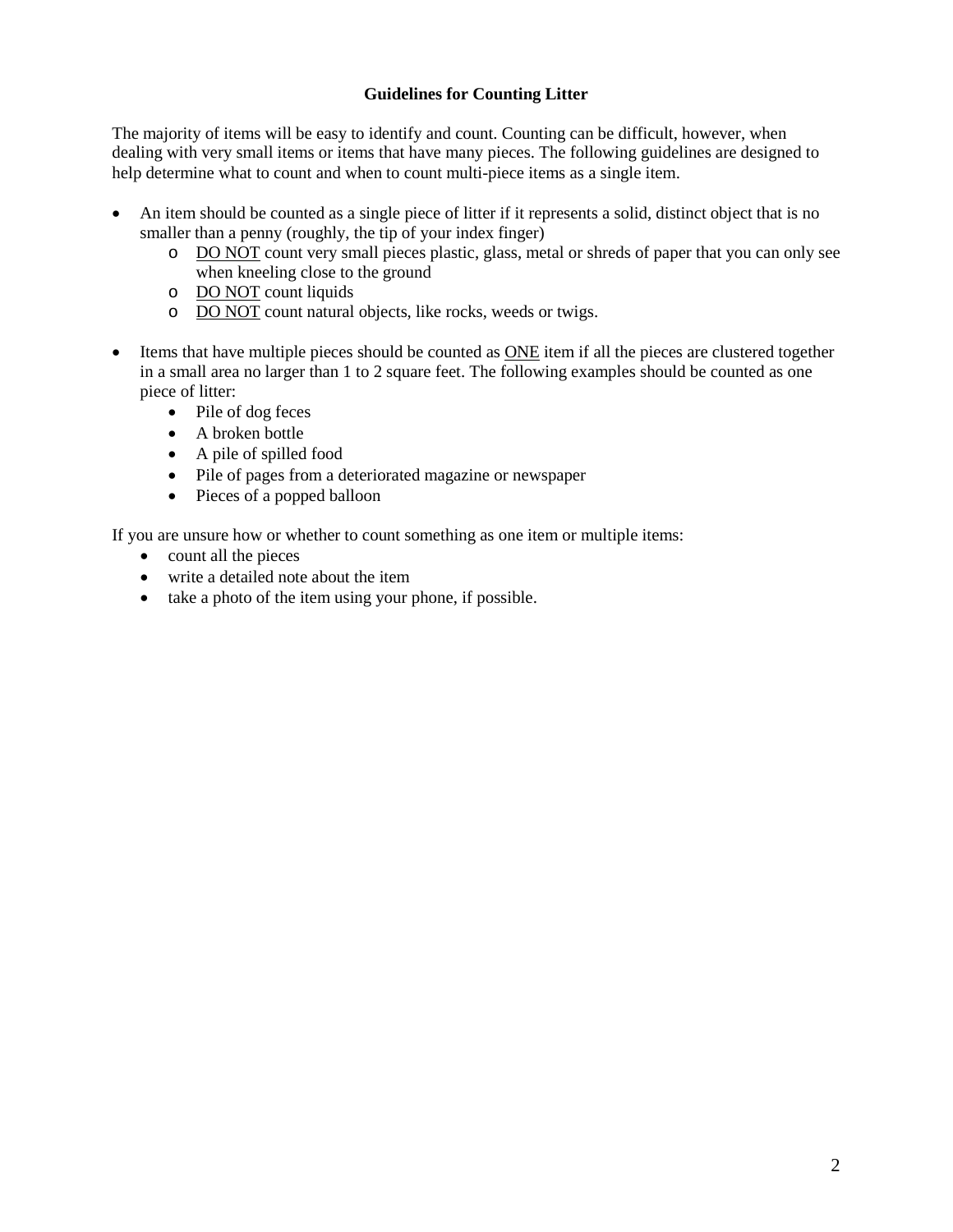# GUIDELINES FOR COUNTING BROKEN GLASS

What to count as a SINGLE piece of broken glass:

• Any isolated piece of glass that is at least the size of the fingernail of your index finger



• A small cluster of glass in about a 1 square foot area that was created when a larger piece of glass was broken

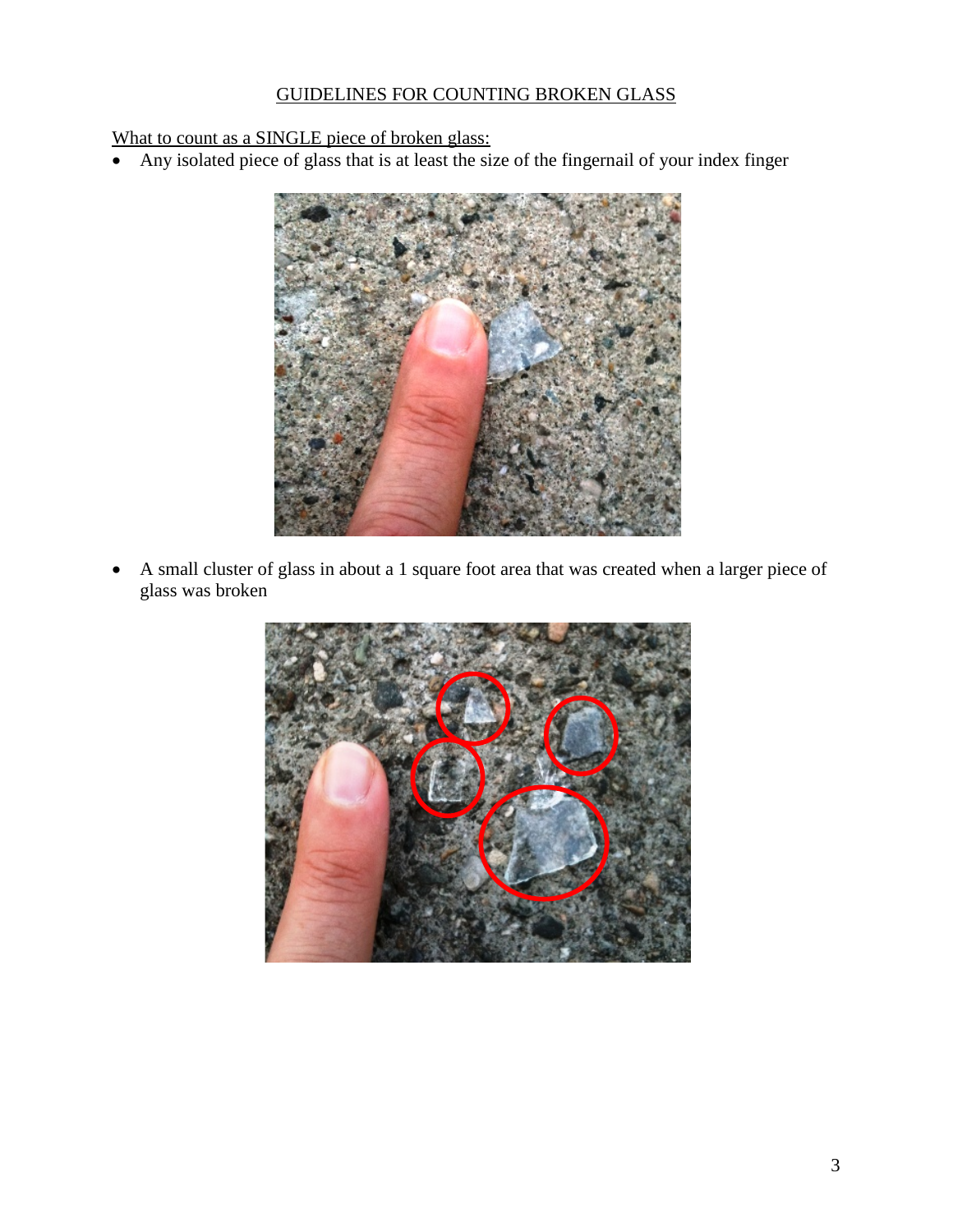What to count as MULTIPLE pieces of broken glass:

• Fairly distinct clusters of glass in a 1 to 2 square foot area



This collection of clusters would as THREE items of litter

DO NOT count:

• Very small, isolated shards of glass that are smaller than the fingernail of your index finger

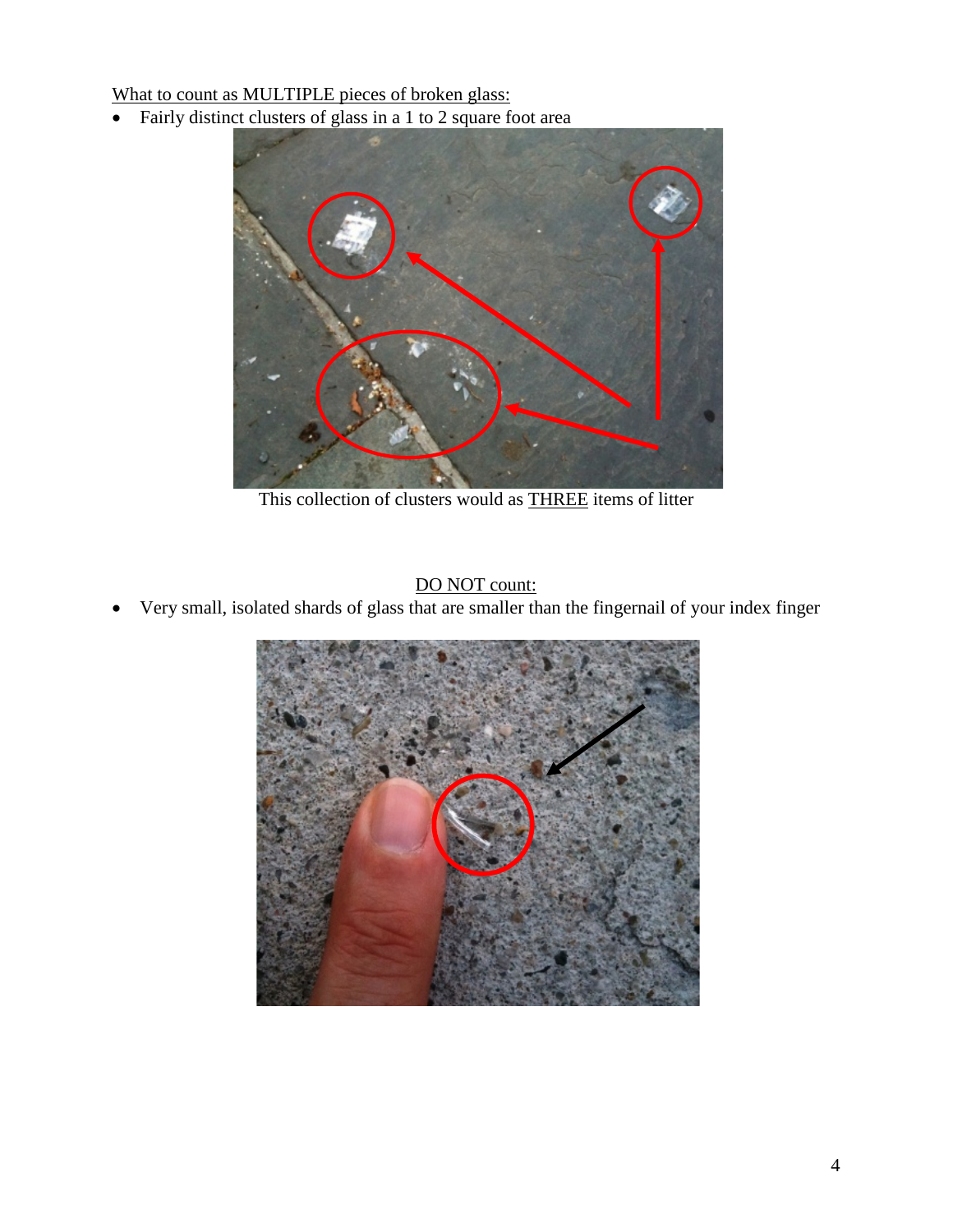## SOME GUIDELINES FOR COUNTING FOOD WASTE

## SPILLED FOOD

Count a pile of spilled food as ONE item. Count any containers or utensils as a separate item



This would count as TWO items; the food is one item and the plastic fork in a another item

# **GUM**

Only count gum that can still be picked up, i.e., hasn't melted or been stepped on.



DO NOT count gum that has melted into the sidewalk and been stepped on

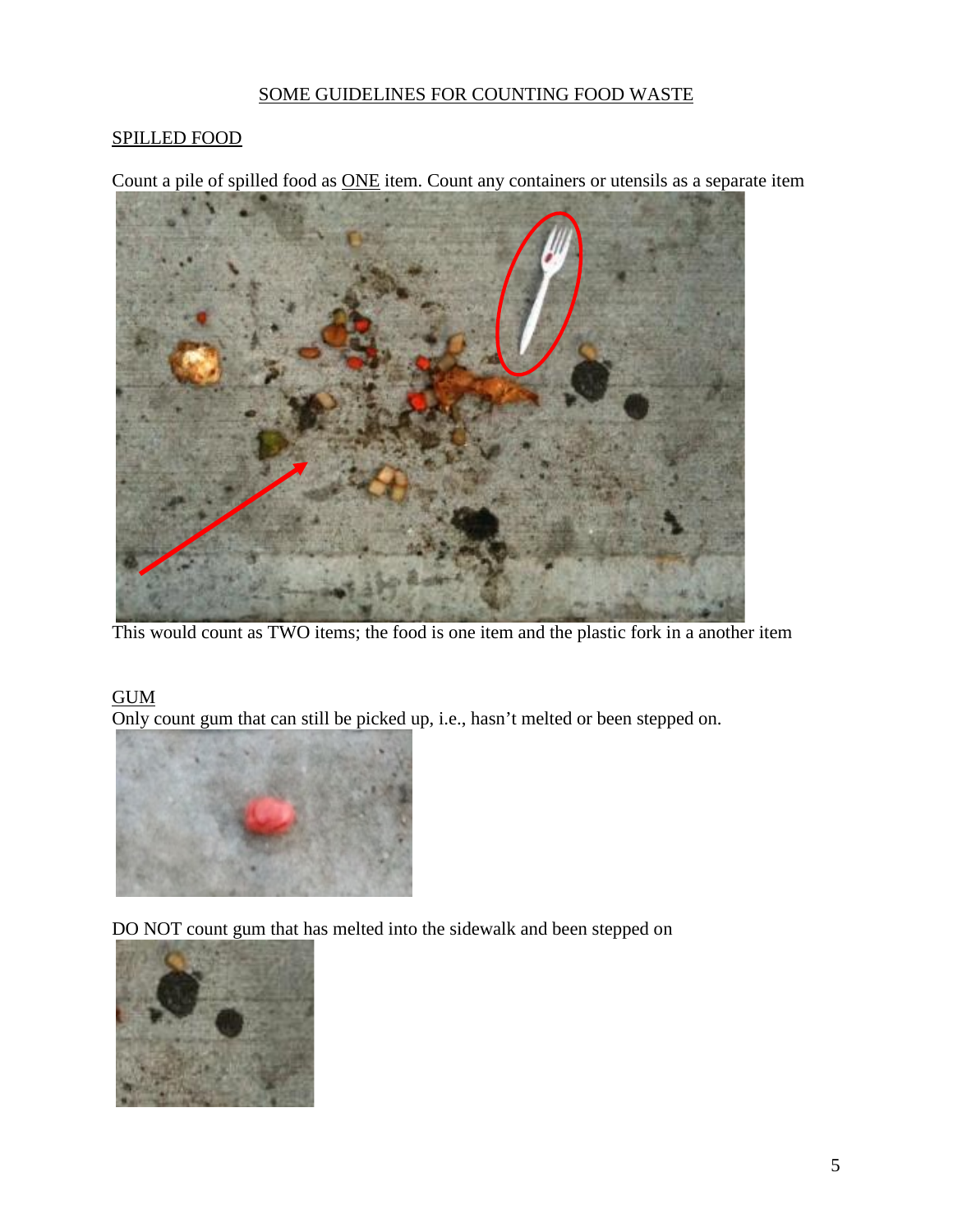# DETAILED ITEM LIST

| Cigarette Butts:                             |                                                                                            |
|----------------------------------------------|--------------------------------------------------------------------------------------------|
| $\circ$                                      | Cigarette butts: filtered and unfiltered (including "roll your own")                       |
| O                                            | Cigar butts                                                                                |
| Other cigarette/smoking-related litter:      |                                                                                            |
| O                                            | Cigarette packaging including paper, foil or cellophane wrappers                           |
| O                                            | Cigar packaging including paper, foil or cellophane wrappers, plastic cigar filters, cigar |
|                                              | holders                                                                                    |
| O                                            | Lighters including butane lighters or any part of a lighter and matches                    |
| Paper waste $-$ non-food:                    |                                                                                            |
| $\circ$                                      | Newspapers, magazines, flyers, paper-back books or pages                                   |
| O                                            | Cardboard boxes                                                                            |
| O                                            | Charcoal bags                                                                              |
| O                                            | Paper envelopes, writing paper, notebook paper etc.                                        |
| O                                            | Paper packaging for non-food items                                                         |
| O                                            | Paper decorations and documents                                                            |
| O                                            | Any paper scrap not recognized as related to food                                          |
| O                                            | <b>Stickers</b>                                                                            |
| Food waste:                                  |                                                                                            |
| O                                            | Food scraps of any type (bones, popcorn, chips, breads, nut or seed shells, etc.)          |
| O                                            | Gum (not melted or stepped on)                                                             |
| O                                            | Paper, plastic or Styrofoam plates, cups, bowls                                            |
| O                                            | Plastic or metal eating utensils                                                           |
| O                                            | Drink straws and napkins                                                                   |
| O                                            | Food wrappers or bags (paper, foil, cellophane)                                            |
| $\circ$                                      | Plastic or foil food containers                                                            |
| O                                            | Cans used for foods                                                                        |
| O                                            | Ziploc plastic bags (sandwich size or larger)                                              |
| $\circ$                                      | Plastic or paper milk and juice cartons                                                    |
| O                                            | Cardboard food trays and pizza boxes                                                       |
| $\circ$                                      | Paper or plastic bags from fast food chains, restaurants, food markets                     |
| O                                            | Bottle caps of all types (beer, plastic)                                                   |
| Animal waste:                                |                                                                                            |
| O                                            | Dog feces                                                                                  |
| O                                            | Dead animals, birds, or fish                                                               |
| Bottles/cans:                                |                                                                                            |
| O                                            | Plastic, metal or glass beverage or alcohol containers                                     |
| Broken glass (of any type-food or non-food): |                                                                                            |
| O                                            | Glass shards (single shards the size of a fingernail or larger)                            |
| O                                            | Glass clusters from a larger piece of glass                                                |
|                                              |                                                                                            |